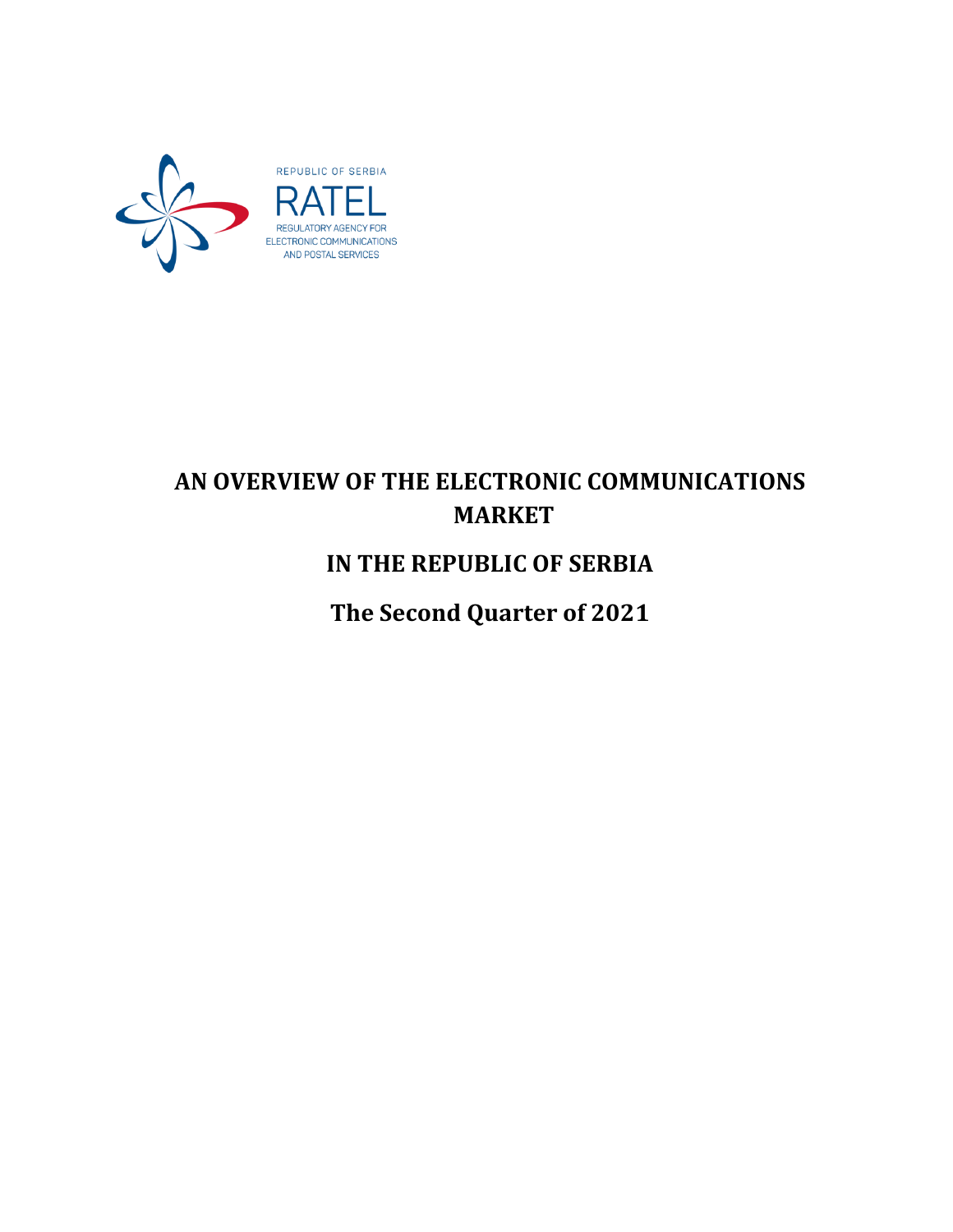The Overview presents the data for the second quarter of 2021 along with comparative data for the three previous quarters.

The presented data reflect the overall market status for each given quarter, including the actual quarterly data for the leading electronic communications operators in the Republic of Serbia, whereas the data for the rest of the market were estimated based on the data for 2020 collected in the annual questionnaires. Therefore, the total quarterly report may show discrepancies with respect to the data collected in the regular annual questionnaires. The Agency shall not be held responsible for the correctness of the data submitted by the operators in the quarterly and annual questionnaires.

Quarterly electronic communications market indicators referring to fixed telephony include the data on the operators that make up over 99% of the market, in terms of the number of subscribers. The data on the market situation include CDMA subscribers and the effectuated traffic.

Quarterly electronic communications market indicators referring to mobile telephony include the data on three mobile operators and, as of Q1 2019, the Agency also collects data on virtual mobile operators.

Quarterly electronic communications market indicators referring to Internet services include the data for the leading operators that make up approximately 93% of the market, in terms of the number of subscribers, whereas the data for the remaining 7% of the market were estimated based on the data for 2020 collected in the annual questionnaires.

Quarterly electronic communications market indicators referring to media content distribution include the data for the leading operators that make up approximately 95% of the market, in terms of the number of subscribers, whereas the data for the remaining 5% of the market were estimated based on the data for 2020 collected in the annual questionnaires.

Quarterly electronic communications market indicators referring to bundled services include the data for the leading operators that make up approximately 98% of the market, whereas the data for the remaining 2% of the market were estimated based on the data for 2020 collected in the annual questionnaires.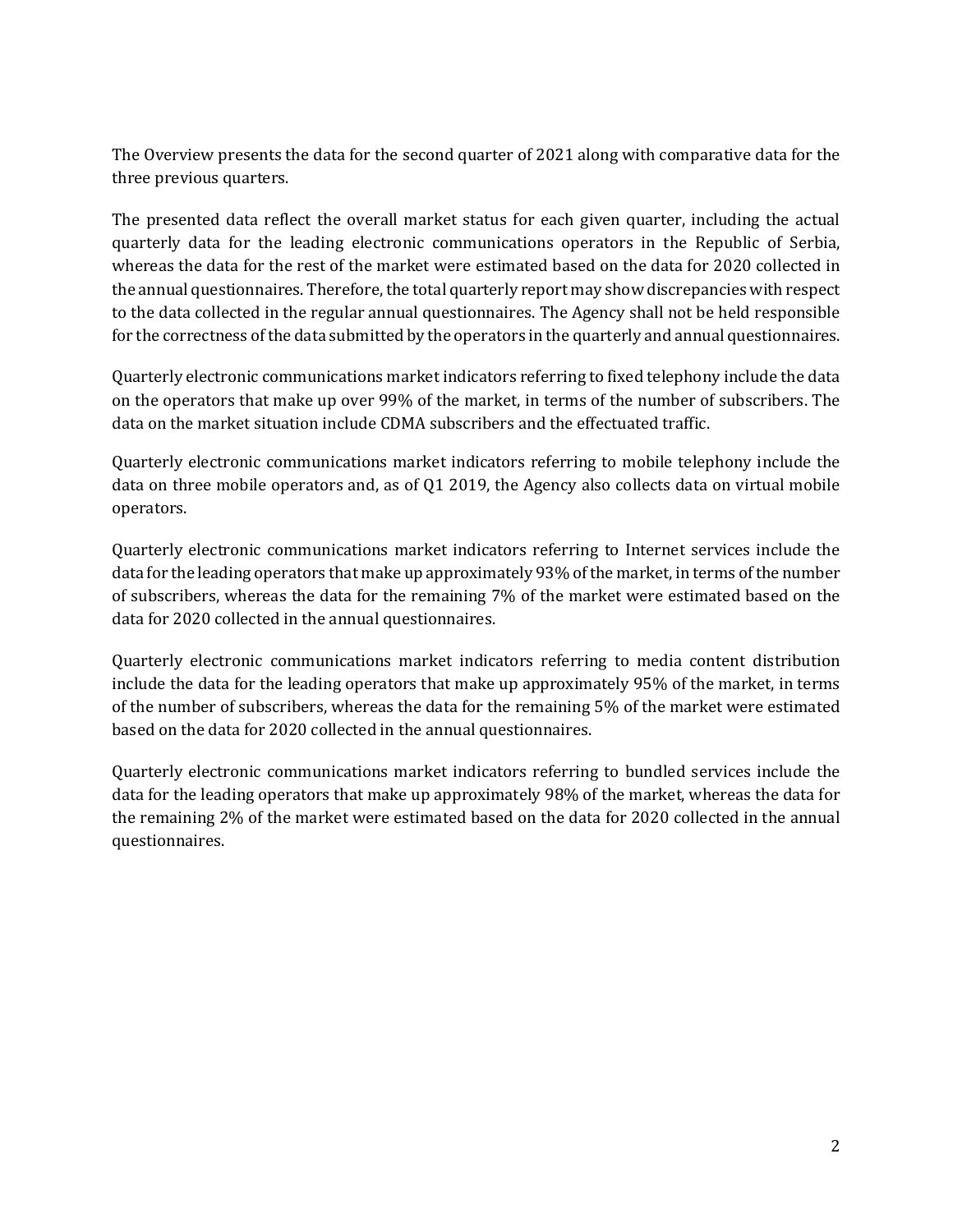## **Public Fixed Telecommunications Networks and Services**

Both the number of fixed telephony subscribers and the generated traffic in Q2 2021 have decreased in comparison to the previous quarter. Approximately 2.39 million fixed telephony subscribers generated around 630 million minutes of traffic in the last observed quarter, which means that a fixed telephony subscriber on average spent 2.9 minutes a day on calls.



#### **Total fixed telephony traffic (in billion minutes)**

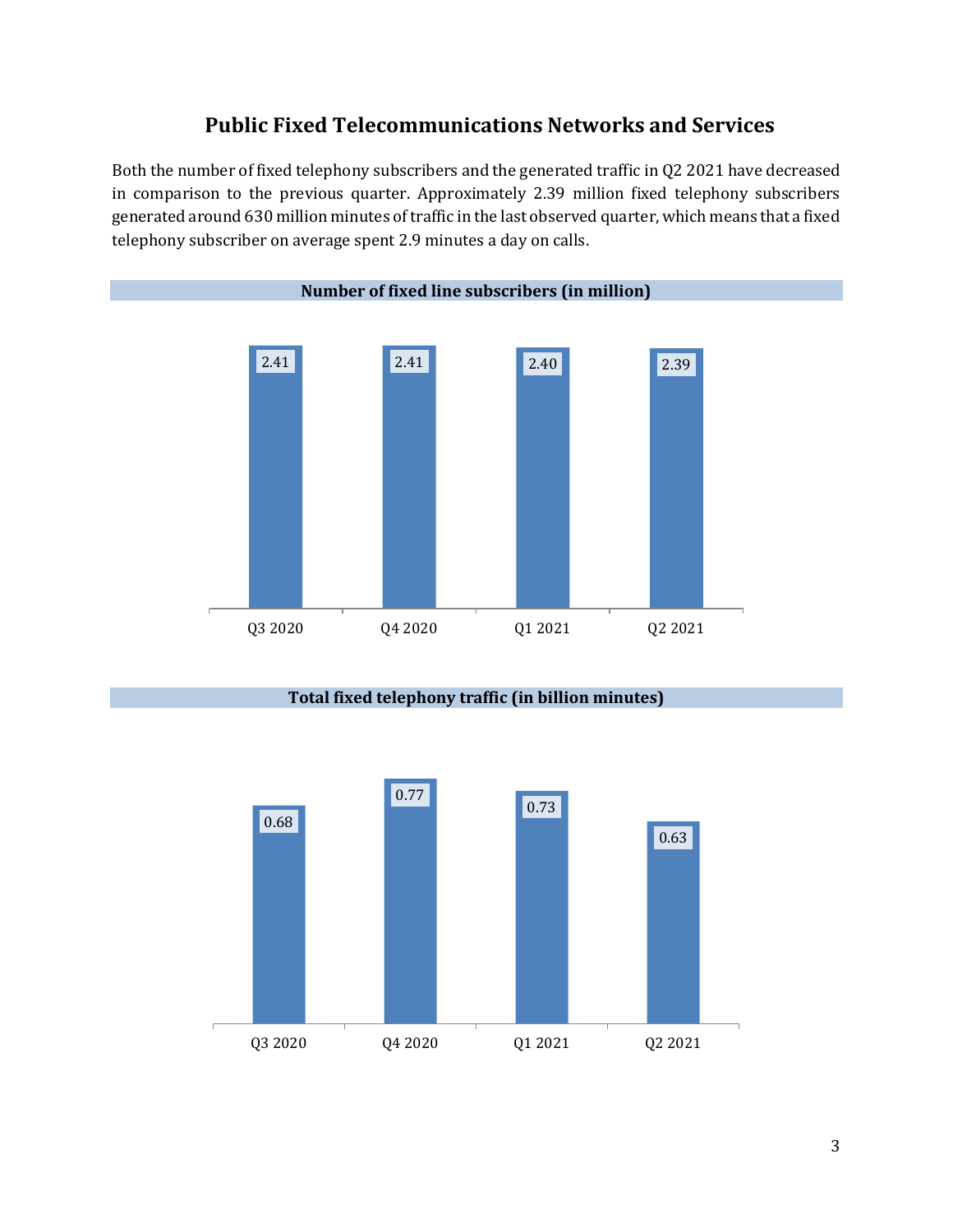The subscriber structure has not changed over the observed quarters: 87% of the fixed telephony subscribers in Q2 2021 are natural persons, i.e. private users. In all observed quarters, the largest share of the fixed telephony traffic is accounted for by the national traffic, with 94% in Q2 2021.



The outgoing calls from fixed network are mostly directed towards other fixed networks, while the international traffic is dominated by incoming calls.



**Structure of national and international traffic in fixed telephony**



**International traffic**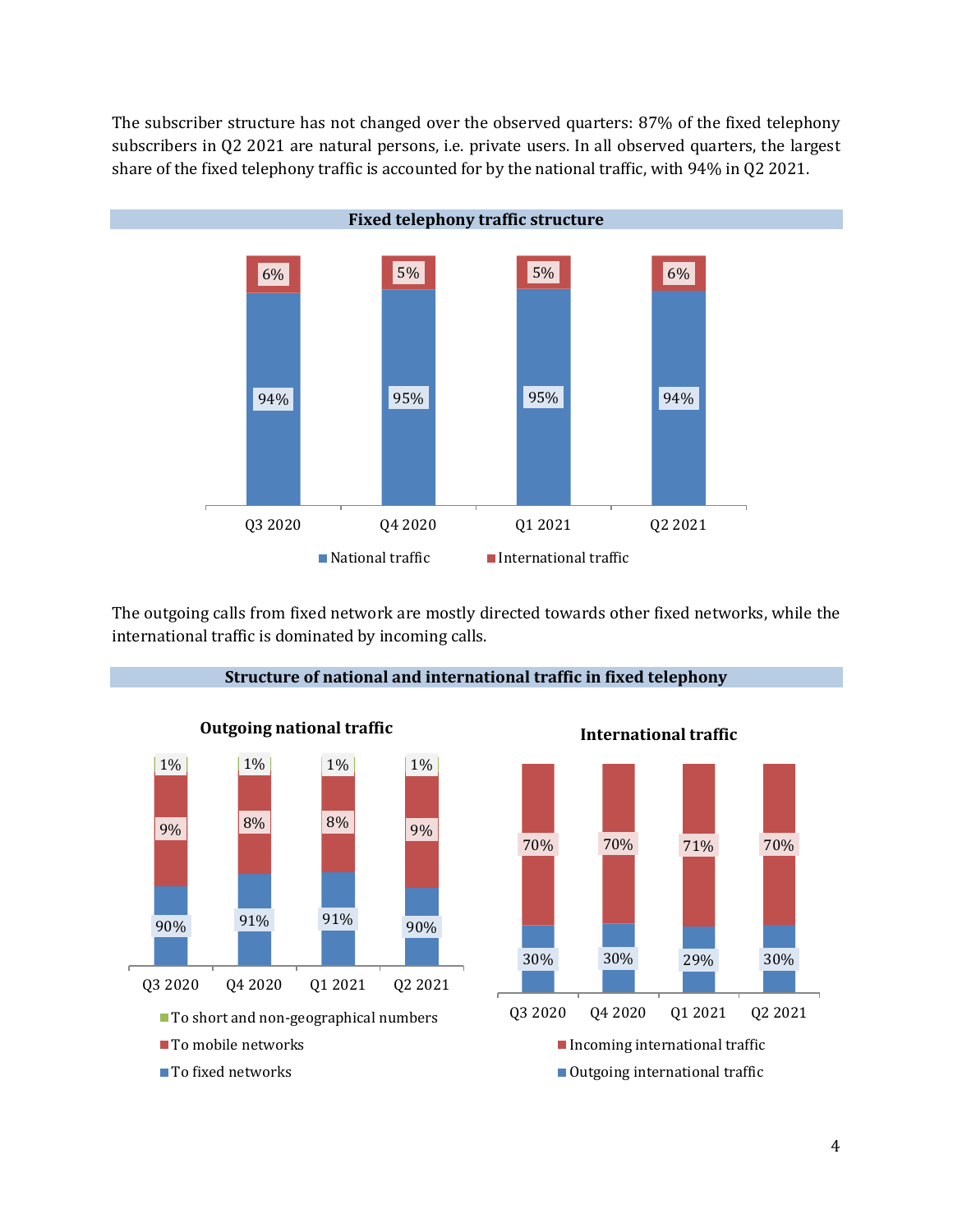Below is shown the leading operators' market share in terms of the number of subscribers in Q2 2021.



*\*In the second quarter of 2021, Telekom Srbija acquired Moja Supernova company.*

The number of portings in Q2 2021 was 7.2 thousand (around 2.4 thousand a month), showing a decrease compared to the previous quarter.

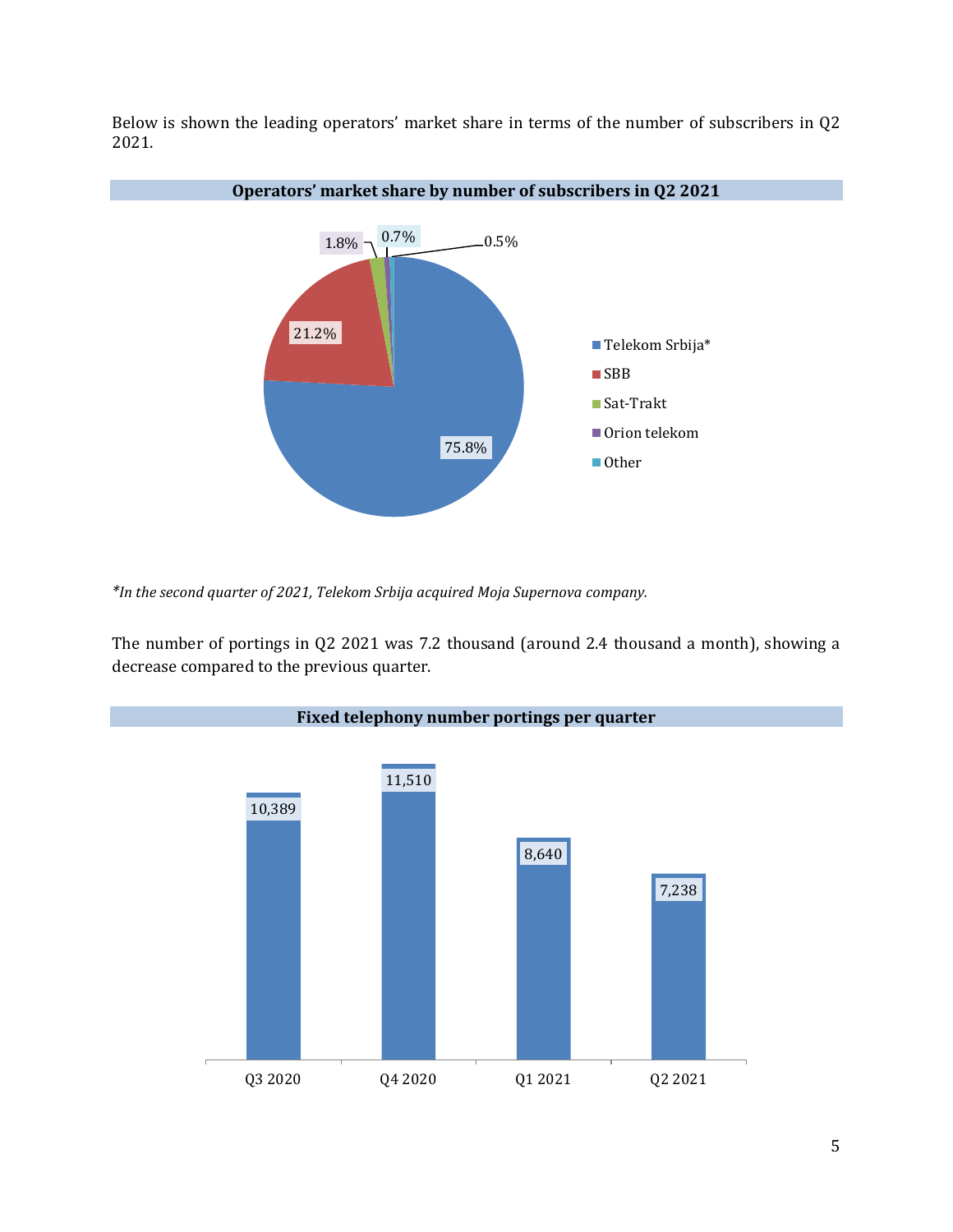#### **Public Mobile Telecommunications Networks and Services**

In the second quarter of 2021, there were approximately 8.33 million active mobile telephony subscribers that generated around 5.3 billion minutes of national and international traffic and sent around 1.3 billion SMS messages. On average, in Q2 2021, a mobile user spent around 7 minutes a day on calls and sent 1.7 text messages. On the mobile networks market, a slight increase in the number of active mobile telephony subscribers has been observed in Q2 2021.



In Q2 2021, both the effectuated voice traffic in mobile networks and the SMS traffic have increased compared to the previous quarter.

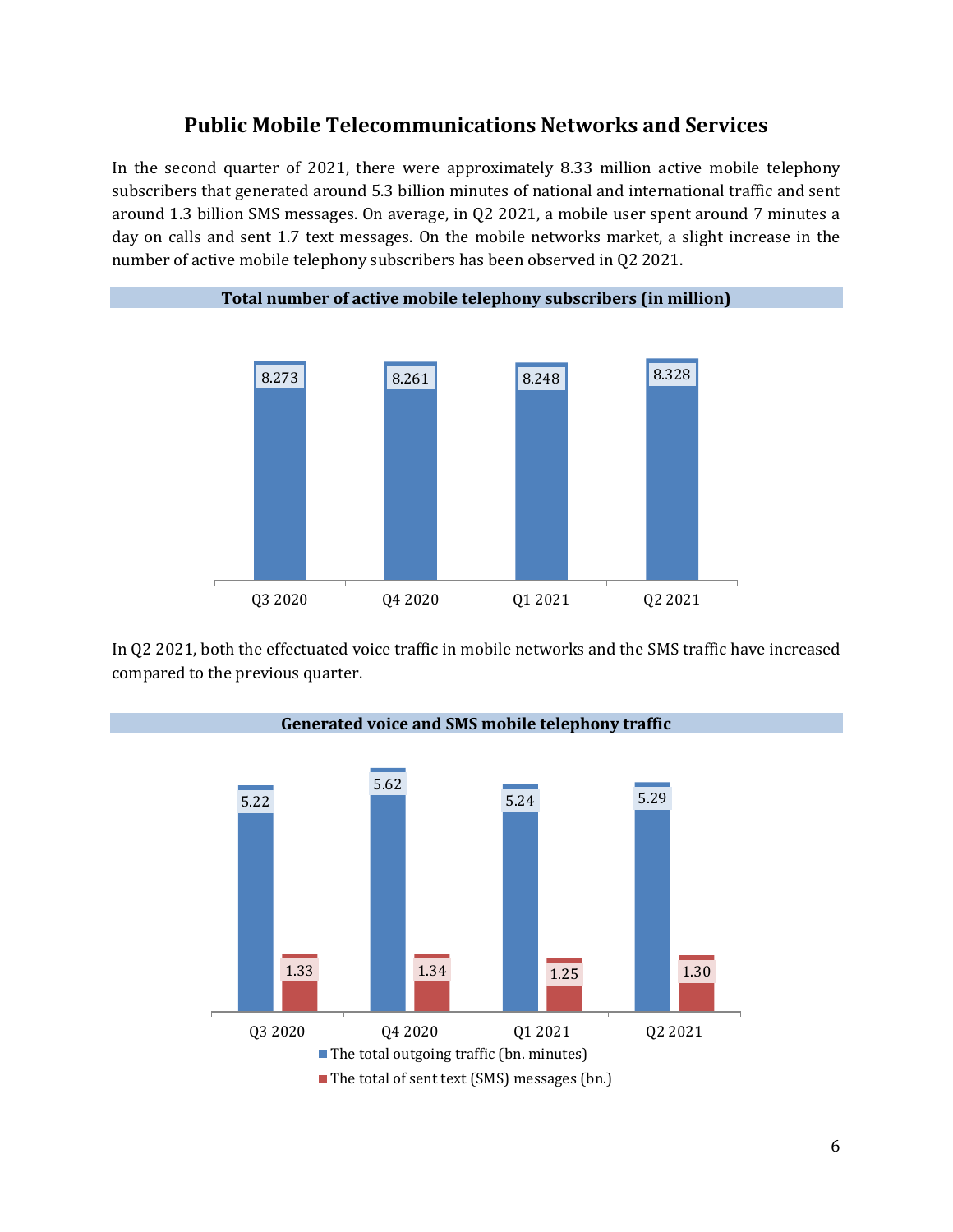

**Number of prepaid and postpaid subscribers (in million)**



The majority of postpaid subscribers are natural persons, accounting for around 73%, much the same as in other observed quarters.

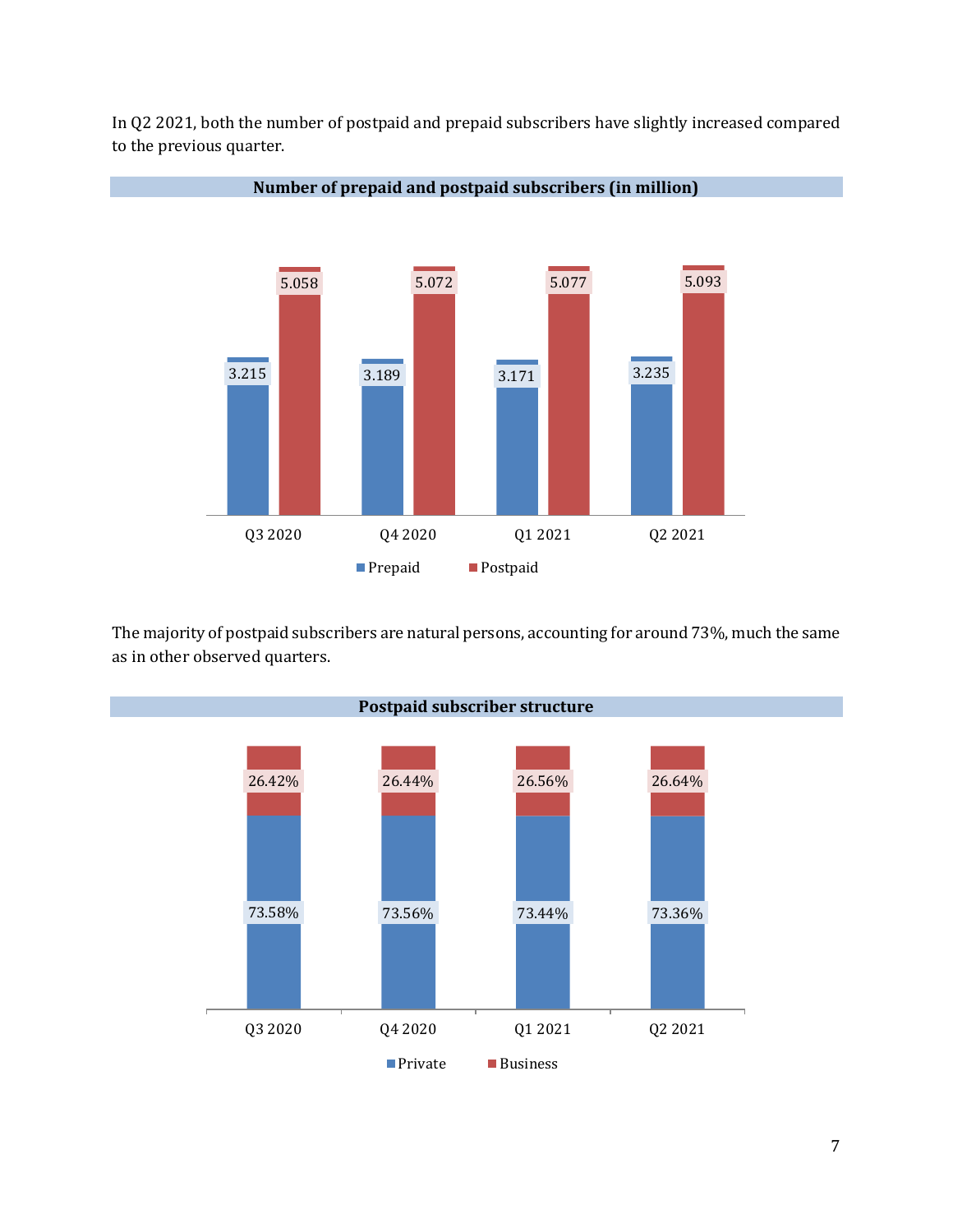Most of the outgoing traffic in Q2 2021, expressed in minutes, has been generated within the same mobile network (53%). As for the roaming, the subscribers of foreign networks generated more traffic than the subscribers of national networks abroad.



There have not been any significant changes in market shares in terms of the number of users, compared with the previous quarter.



**Market share in terms of number of users in Q2 2021**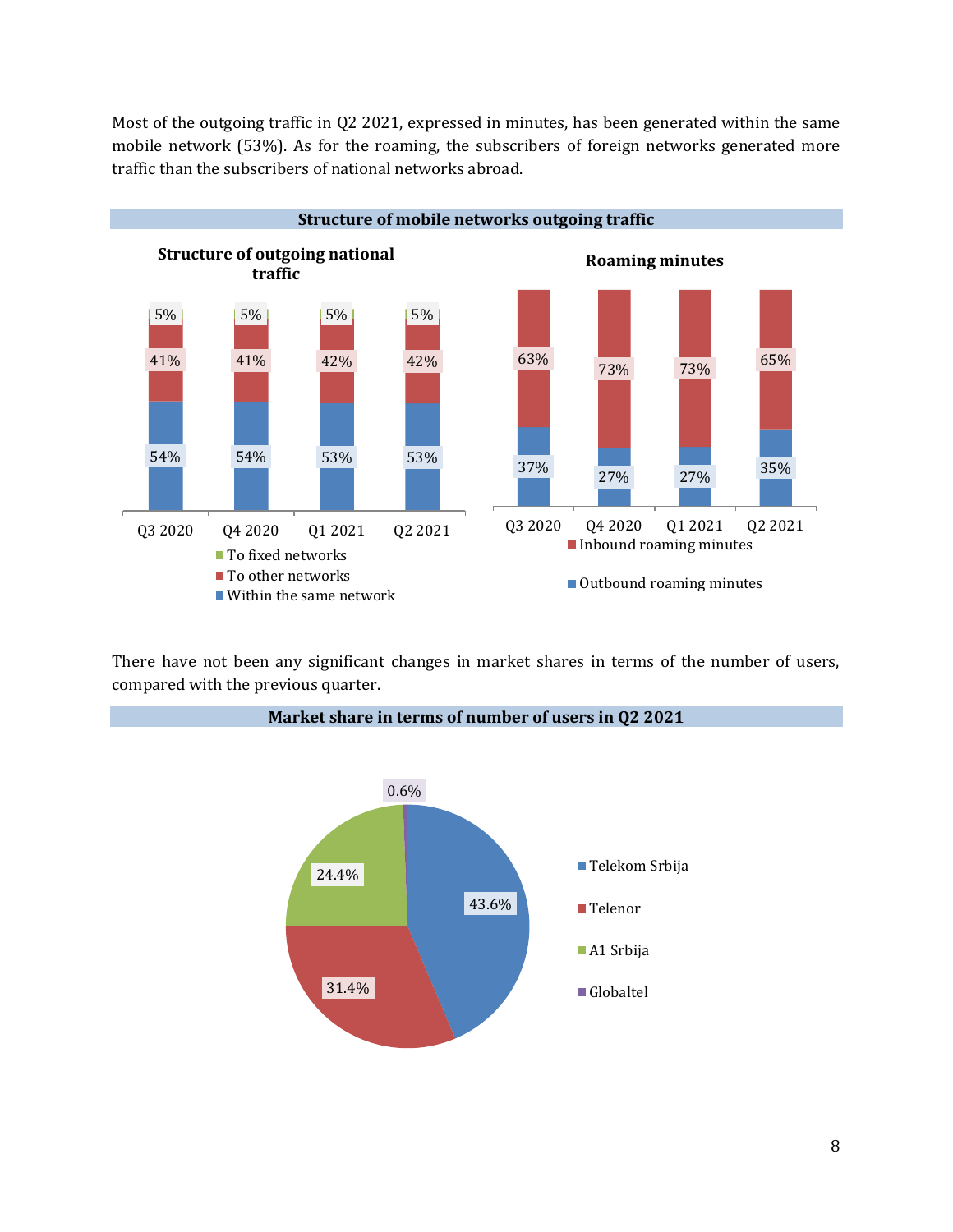Data transmission over mobile network has shown growth in the analyzed period, amounting to 149.3 million GB in the second quarter of 2021, which means that a mobile broadband subscriber used on average around 250 MB daily, or approximately 7.42 GB a month.



The number of mobile telephony number portings was around 25 thousand in the second quarter of 2021, or approximately 8.3 thousand per month, representing an increase compared to the previous quarter.

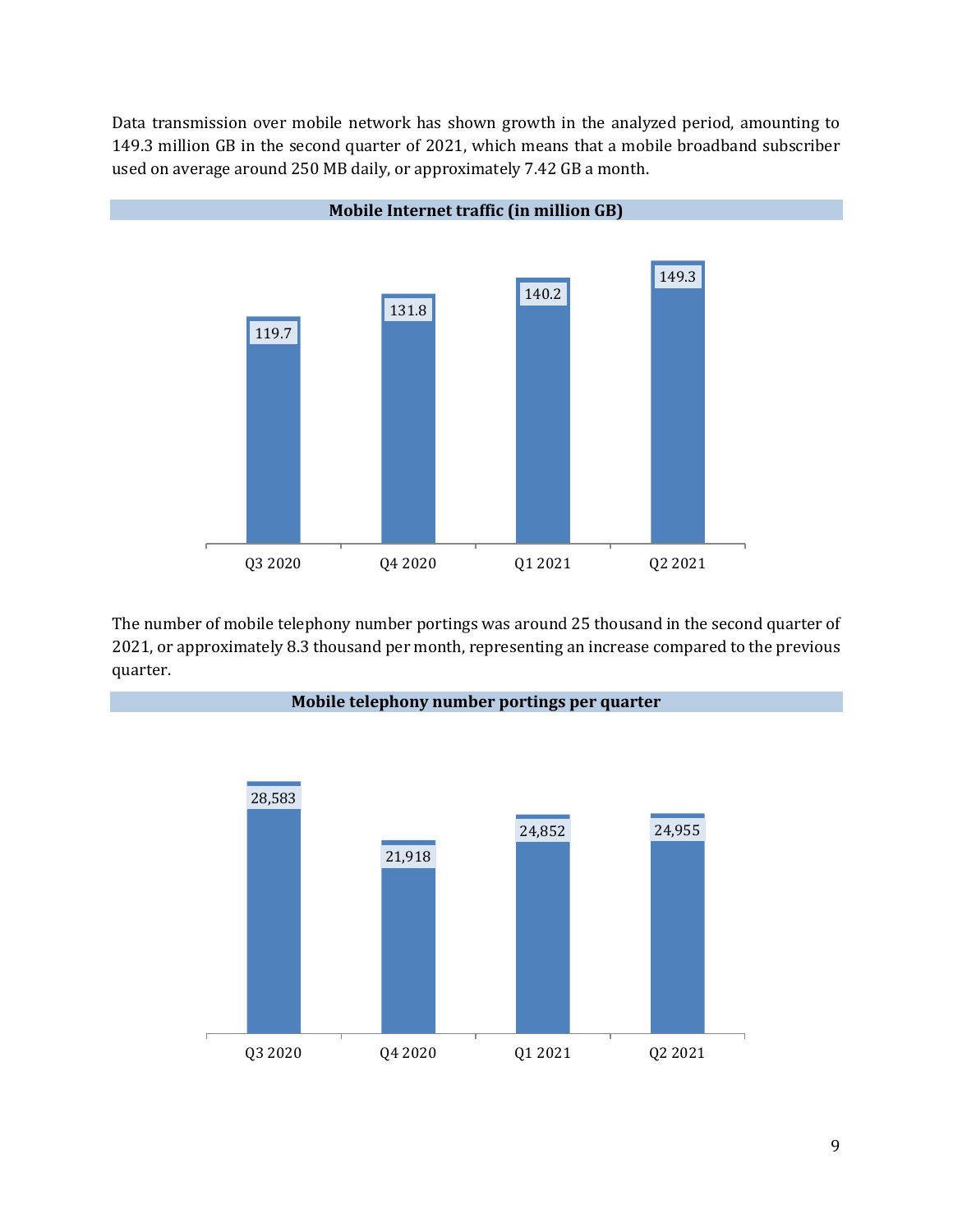## **Broadband Internet Access**

Compared to the previous quarter, the number of fixed broadband Internet access users in Q2 2021 has slighly increased, amounting to approximately 1.77 million subscribers.



Most fixed broadband Internet subscribers have xDSL or cable access, with the number of both xDSL subscribers and cable access subscribers being marked by a slight drop in the analyzed period.

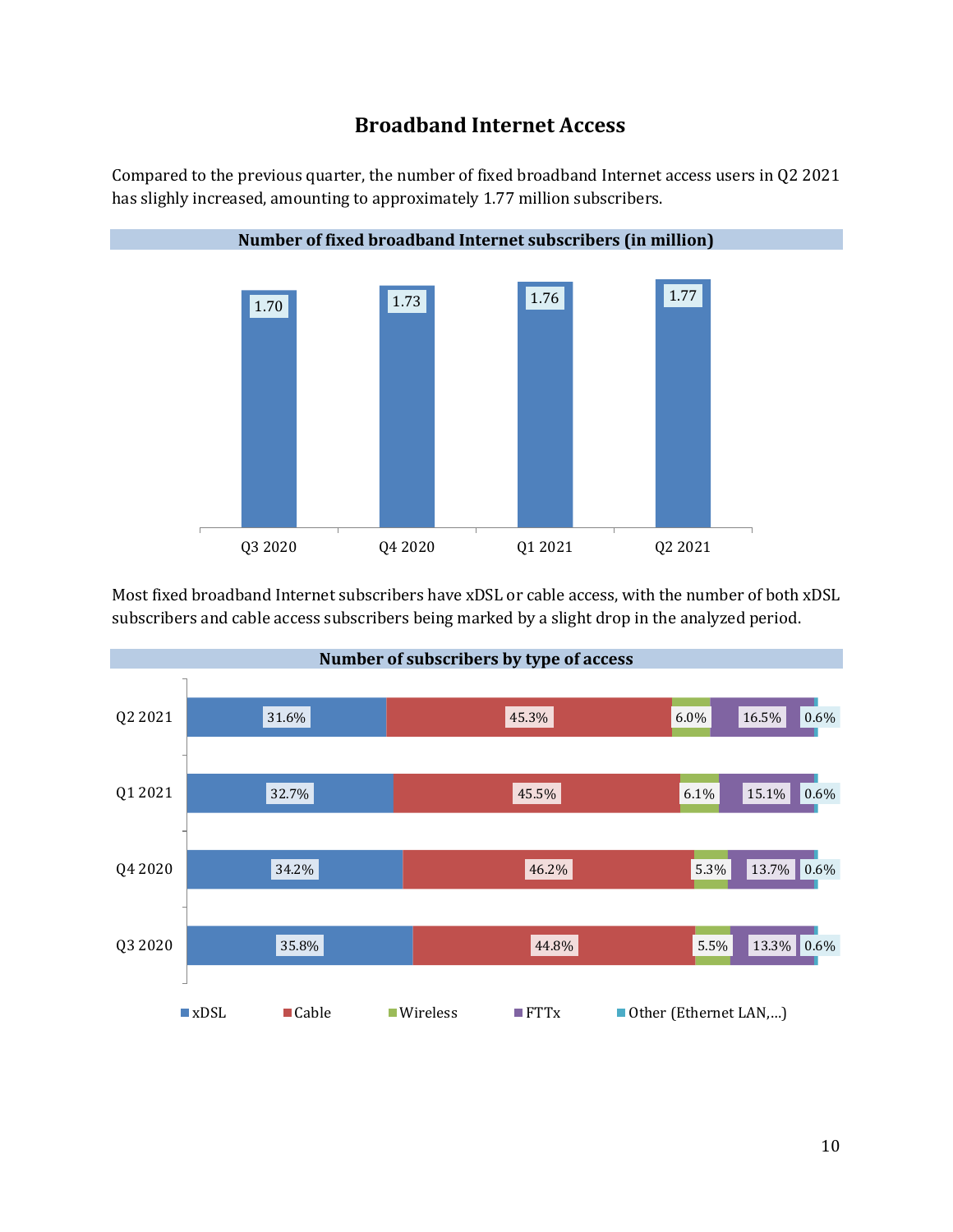In Q2 2021, the majority of subscribers used Internet speed between 10 Mbit/s to less than 30 Mbit/s over 50 Mbit/s and Internet access rate of more than 100 Mbit/s.



The following figure shows the leading operators' market shares for Q2 2021, in terms of the number of subscribers.



**Market share in terms of number of fixed broadband subscribers in Q2 2021**

*\*In the second quarter of 2021, Telekom Srbija acquired Moja Supernova company.*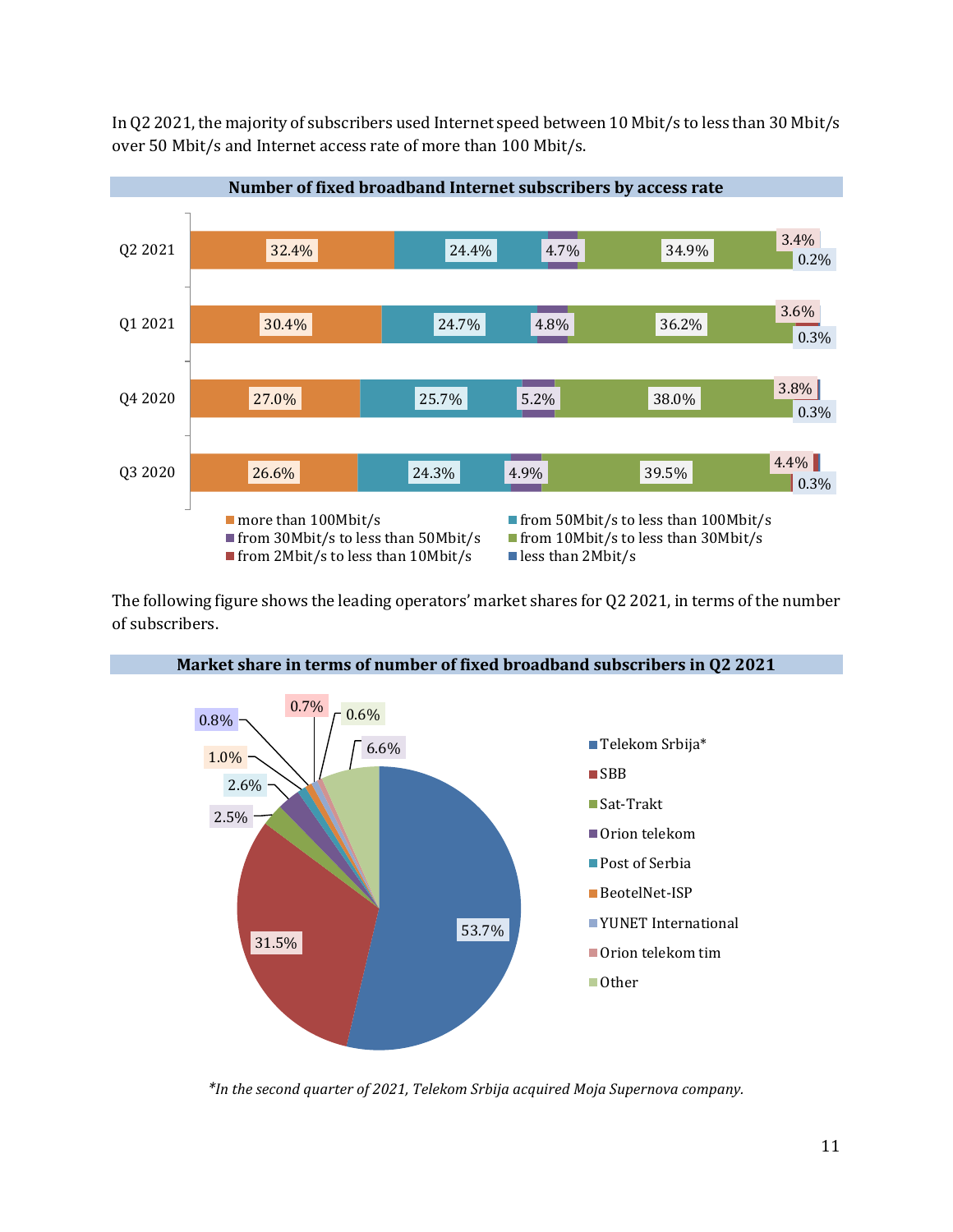The number of active mobile broadband subscribers in Q2 2021 has slightly increased compared to the previous quarter, amounting to 6.71 million. The number of M2M subscriptions has marked a slight growth, amounting to 322 thousand in the second quarter of 2021.



**Number of active mobile broadband users and M2M subscribers**

*<sup>\*</sup> Active mobile broadband users include subscribers of data transmission services contracted together with voice services, or as an additional package to the voice tariff plan, whereas subscribers of other data transmission services represent mobile broadband transfer users with single service agreement, separate from voice service (data card subscriptions, USB modem/dongle subscriptions, tablet subscriptions and similar).*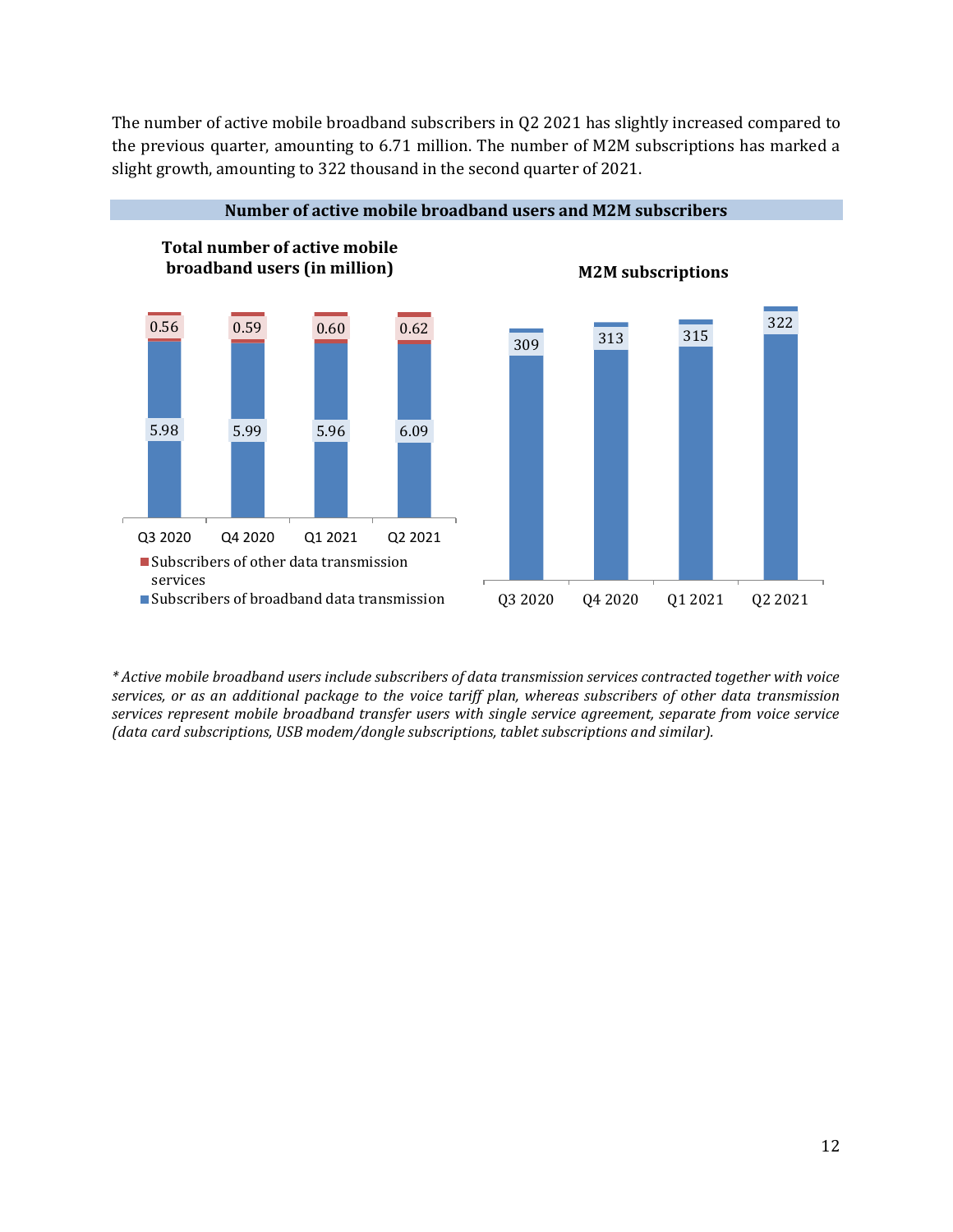## **Media Content Distribution**

Compared to the previous period, the number of media content distribution service subscribers has slightly increased in Q2 2021, amounting to approximately 2.12 million.



In Q2 2021, most subscribers used CATV distribution, either analogue or digital (around 56%). The number of both IPTV subscribers and DTH subscribers has slightly increased, while the services of wireless network and Internet media content distribution were the least used.

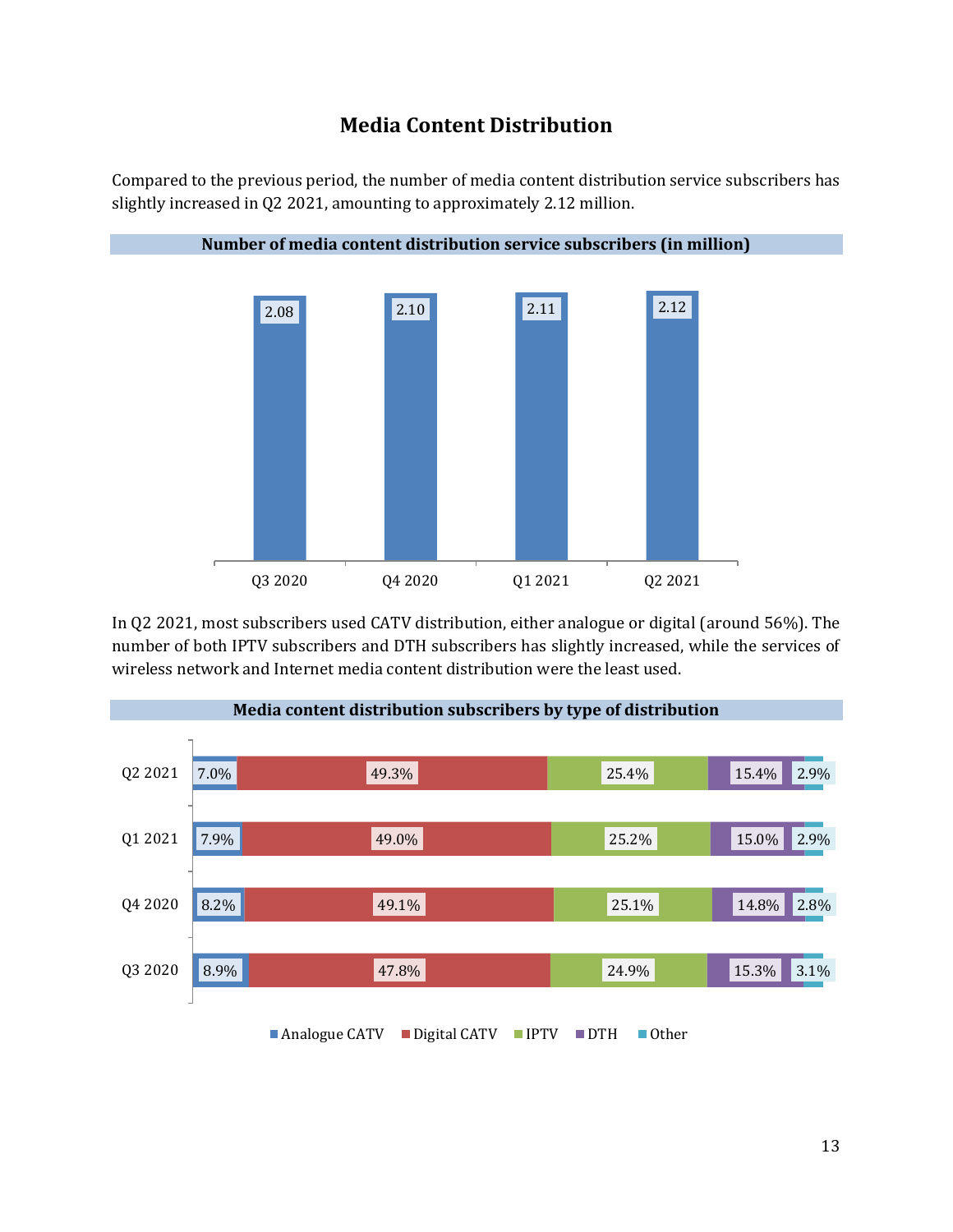The number of met requests for additional services, such as video on demand (VoD), content recording, TV on mobile devices, playback etc, has decreased in Q2 2021 compared to Q1 2021, amounting to approximately 472 million requests, or some 96 requests a month per user. The number of met VoD requests in Q2 2021 was around 14.3 million.



In the second quarter of 2021, around 35% of media content distribution subscribers with the possibility to have additional channels, subscribed to such programmes.

The following figure shows the leading operators' market shares for Q2 2021, in terms of the number of subscribers.



*\* In the second quarter of 2021, Telekom Srbija acquired Moja Supernova company.*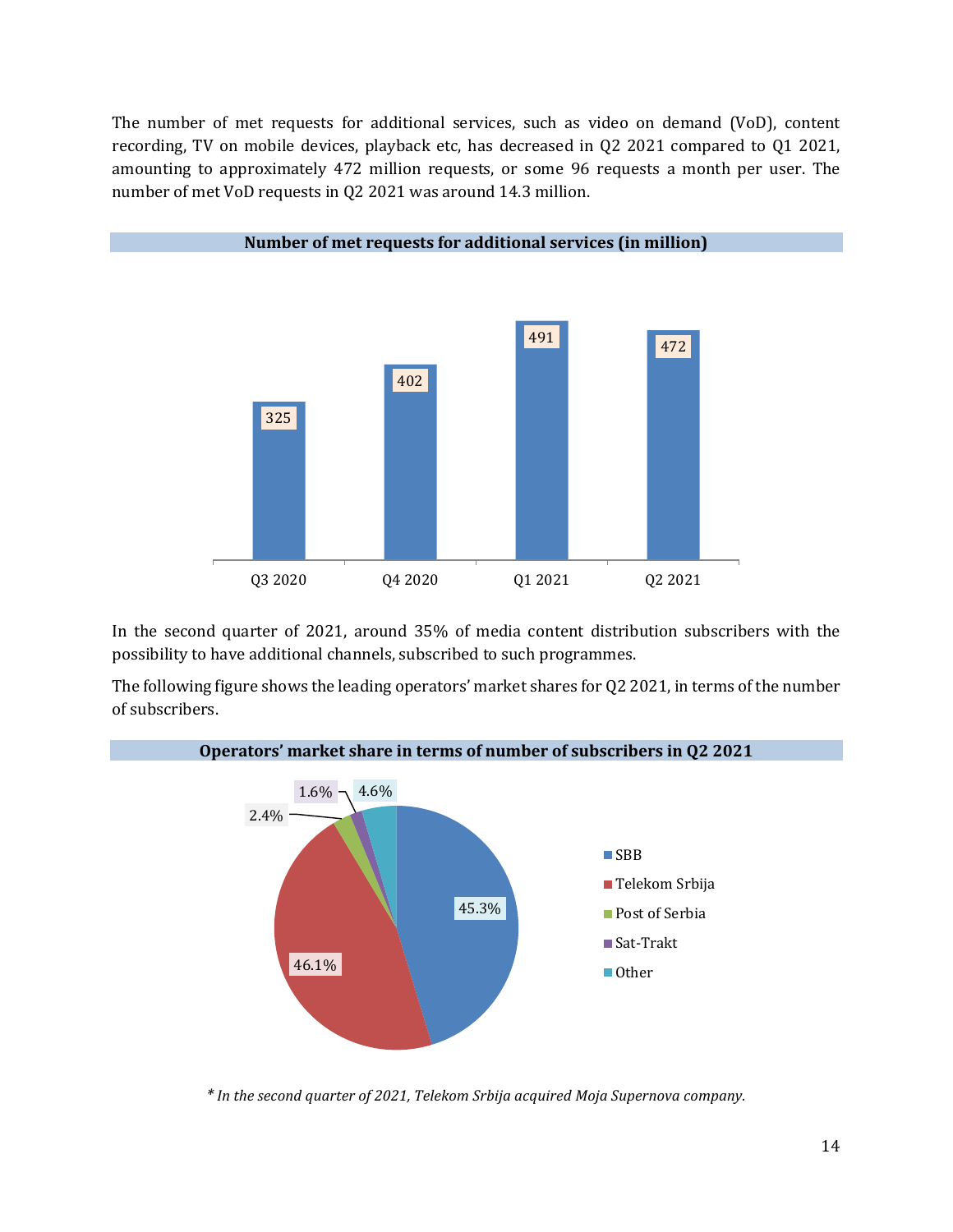#### **Bundled Services**

The number of bundled service subscribers in Q2 2021 has increased compared to the previous quarter, amounting to approximately 1.61 million. Packages offering three services were most used, whereas least used were packages with four services.



Of all bundled services offered by operators in Q2 2021, the most popular was the package with broadband Internet access, fixed telephony and TV, followed by a double-play offering broadband Internet access and TV, as well as the only available quad-play package including broadband Internet access, fixed telephony, TV and mobile telephony. A triple-play service offering broadband Internet access, fixed telephony and TV accounted for the highest subscriber growth rate in Q2 2021. A double-play offering fixed and mobile telephony, triple-play offering fixed and mobile telephony and TV, as well as a recently introduced package including mobile telephony and TV have had the lowest number of subscribers. The shares of different bundled services in terms of the number of subscribers are given below.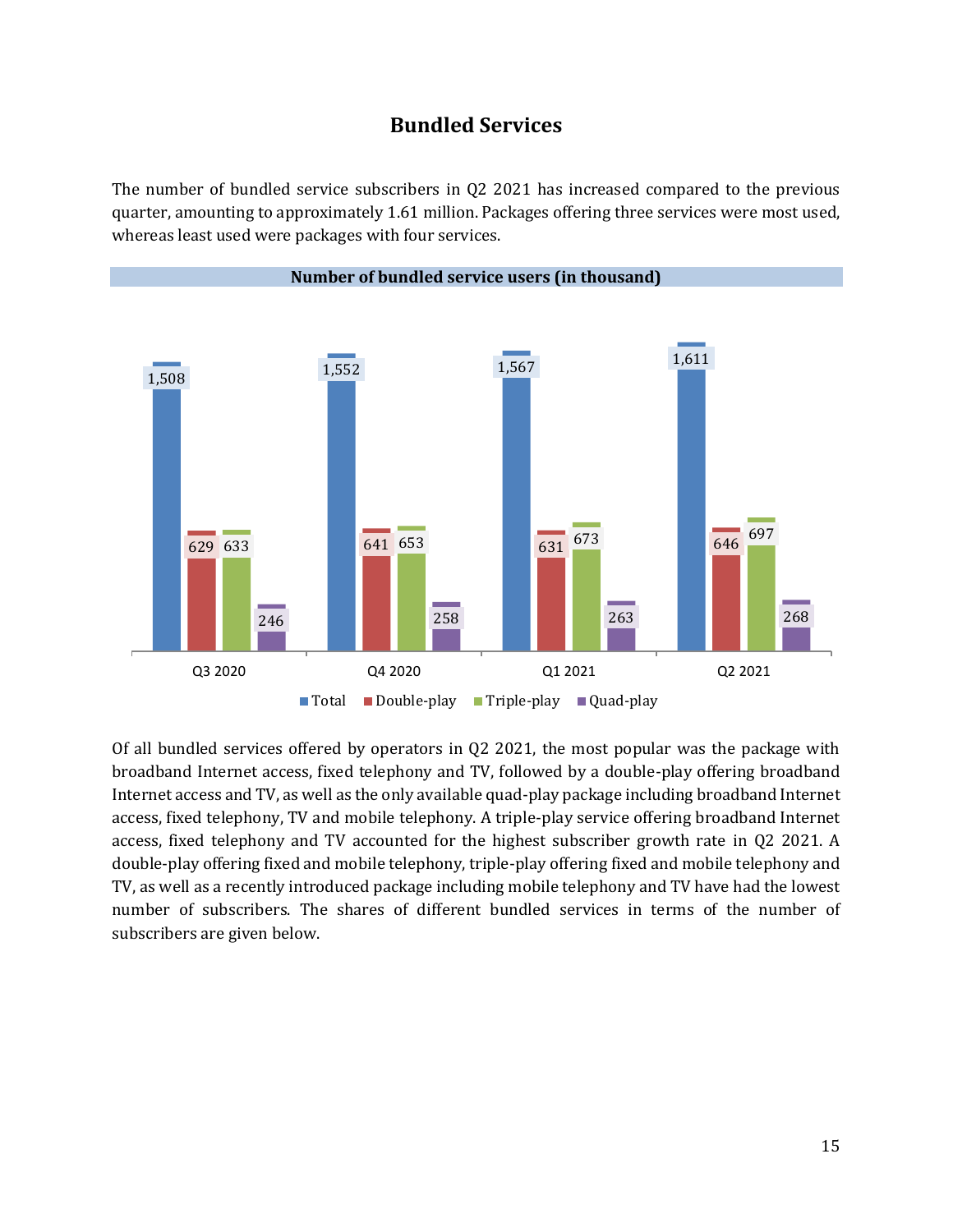

Changes in different packages' number of subscribers can be seen below.



**Number of bundled service users by type of service (in thousand)**